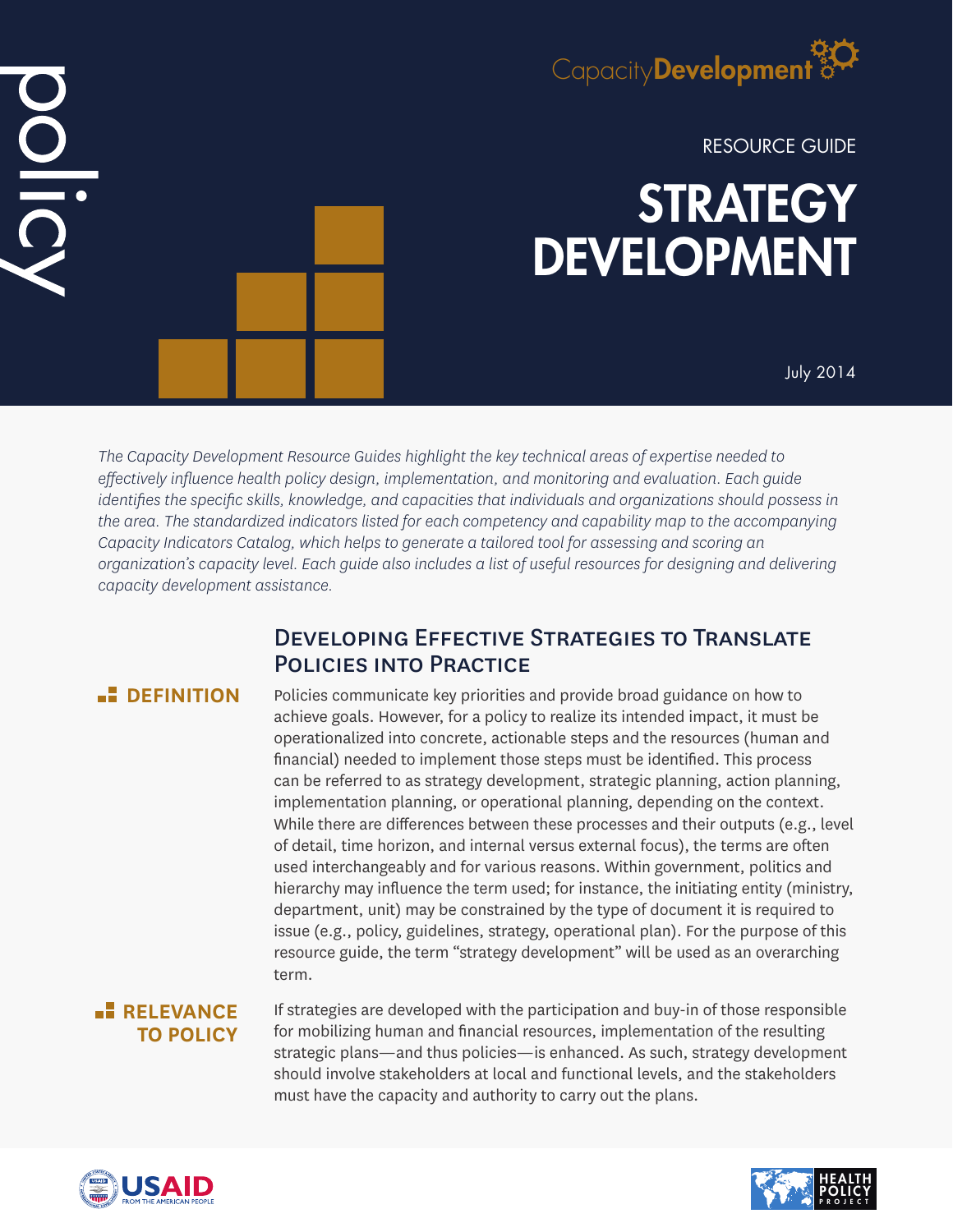Thus, while health strategy development falls largely under the purview of government agencies, it is important for all parties ultimately responsible for implementing the policies and programs to understand and be engaged in the strategic planning process.

#### **KEY CAPABILITIES**

Strategy development requires a range of competencies and institutional capabilities to translate policy goals into actionable steps that will meet these goals. It is important that individuals have a thorough understanding of the health (or other) system through which the policy will be implemented, as well as the needs of the populations it seeks to serve. Institutions must be able to identify—and secure—the financial and other resources needed to implement the policy. Individual and institutional leadership to bring diverse stakeholders together in the strategic planning process is also important, as is the ability to mobilize social participation to ensure that the strategic plan promotes equitable programming. Lastly, monitoring and evaluation (M&E) skills are needed to effectively integrate M&E indicators into the strategic plan to monitor the policy's implementation and impact.

# **PERFORMANCE IDEAL**

#### **High capacity for strategy development includes being able to**

- Take leadership in translating policy into practice through an evidence-based, collaborative process
- Use evidence to guide planners and stakeholders to determine *what*, *how*, *when*, and *where* resources and efforts are required to translate policy into programs

At the highest level of performance, individuals are analytical, systematic, and proactive and facilitate the decision-making process to ensure the optimal programming of valuable human and financial resources. Individuals and organizations also proactively influence and constructively engage internal and external stakeholders to design and adapt need-based and actionable strategies and plans. In the fast-changing and resource-scarce environment, organizations should be able to discern trends, identify future challenges, assess trade-offs of various scenarios, do more with less, and adapt to changing situations.

#### **In the ideal, the following would exist:**

- An iterative process of developing policy and implementing action plans, monitoring progress, making mid-course corrections, and updating the policies/plans
- A culture of evidence-based strategic planning and active problem solving
- Information regarding what is and is not working (and why) to inform planners and donors about how and where to allocate resources in a way that maximizes efficiency and effectiveness
- Stakeholder involvement in evidence-based dialogue, decision making, and the handover of policies from policymakers to policy implementers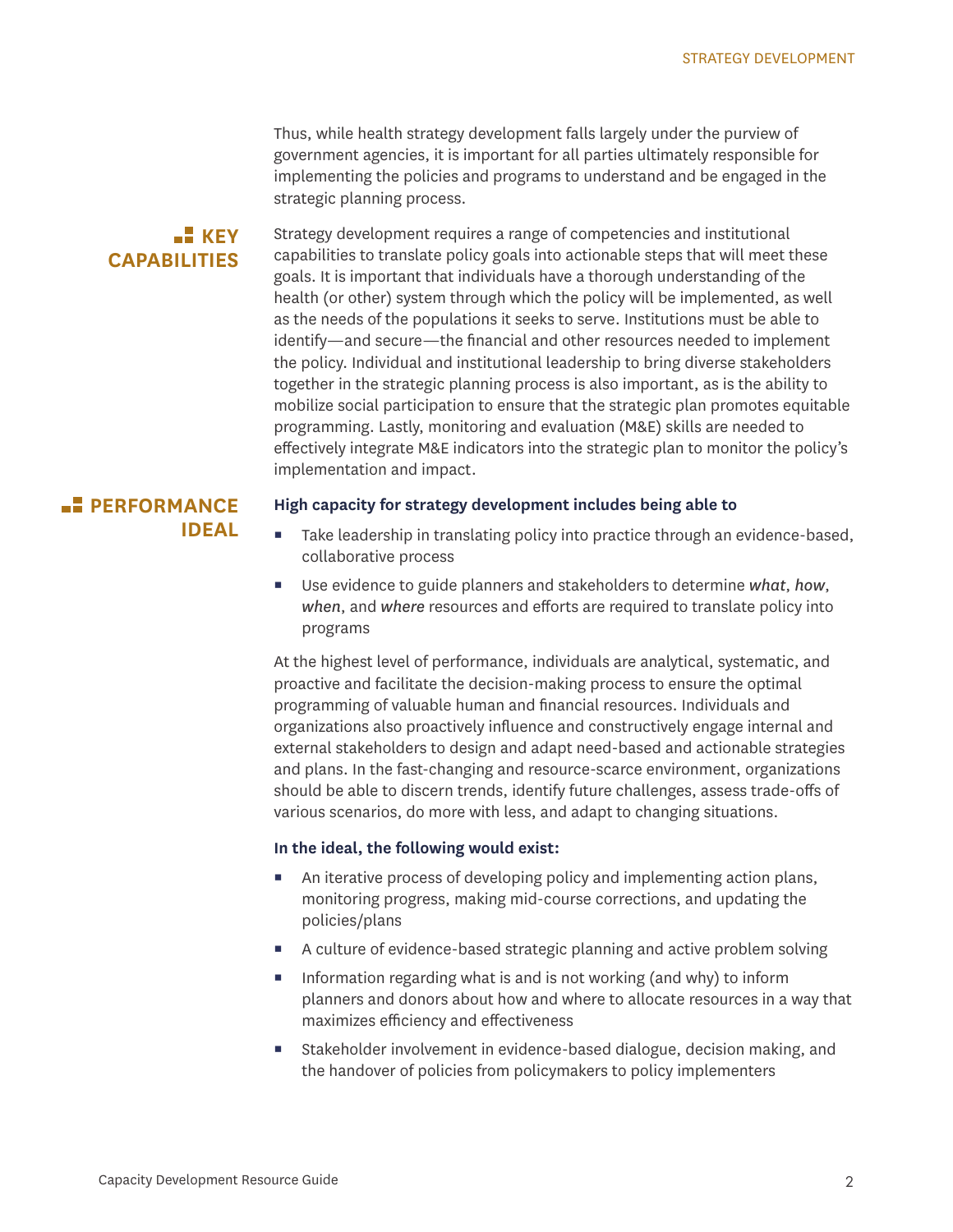# individual competencies

#### **KNOWLEDGE OF**

| New/existing health policies and goals and health issues that need to be addressed                                                                                              | STR <sub>1</sub> |
|---------------------------------------------------------------------------------------------------------------------------------------------------------------------------------|------------------|
| The health system through which policies are implemented                                                                                                                        | STR <sub>2</sub> |
| The interdependence and importance of sequential strategic planning process steps                                                                                               | STR3             |
| Strategic planning as an iterative and dynamic process                                                                                                                          | STR3             |
| Key stakeholders and decisionmakers at different levels of the health system                                                                                                    | STR4             |
| <b>SKILLS TO BE ABLE TO</b>                                                                                                                                                     |                  |
| Conduct situation and/or process flow analyses to understand issues, challenges, and<br>opportunities                                                                           | STR <sub>5</sub> |
| Use analytical methods and modeling techniques to develop and refine goals and<br>objectives and determine trade-offs between various scenarios                                 | STR6             |
| Organize dialogue and planning meetings among key stakeholders (policymakers,<br>planners, implementers, services providers, financial decisionmakers, and<br>beneficiaries) to |                  |
| Ξ<br>Build consensus on goals and priorities                                                                                                                                    | STR7             |
| Establish links among national goals, policies, strategies, budgeting, and<br>Ξ<br>subnational action planning                                                                  | STR8             |
| Develop strategic options, specify activities, determine resource<br>$\blacksquare$<br>requirements, and develop timelines and performance indicators                           | <b>STR19</b>     |
| Integrate equity approaches and concerns into strategic and action plans<br>Ξ                                                                                                   | STR9             |
| Strengthen the capacity of planning committee/taskforce members in strategy<br>development                                                                                      | <b>STR10</b>     |
| Collaboratively develop costed subnational (i.e., district, province) action plans in<br>selected areas and design a model for replication in others                            | STR11            |
| Develop and implement a plan for monitoring the process and evaluating outcomes<br>for iterative planning                                                                       | <b>STR12</b>     |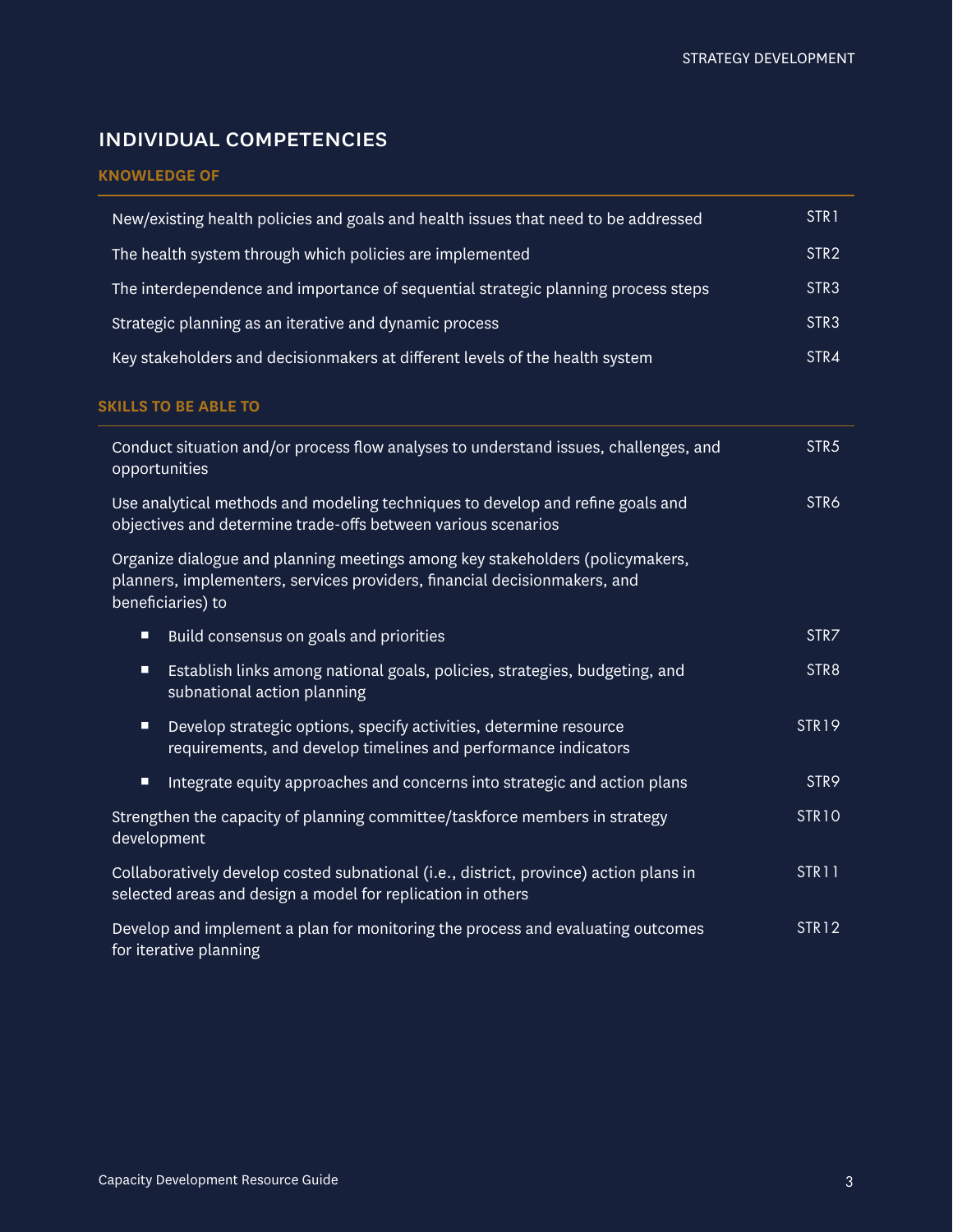#### **ATTITUDES/VALUES/ATTRIBUTES**

| Values consensus building and working in collaboration                                  | STR <sub>7</sub>                |
|-----------------------------------------------------------------------------------------|---------------------------------|
| Behaves in a politically savvy manner and is cognizant of constraints and opportunities | STR <sub>13</sub>               |
| Follows a systematic and evidence-based process of planning and decision making         | STR5, STR6,<br>STR <sub>3</sub> |

# organizational capabilities

#### **TECHNICAL ABILITY TO**

| Generate an ongoing stream of information to policymakers to inform planning and<br>resource allocation decisions, for example, by systematically using quantitative and<br>qualitative data collection and analysis techniques for situation analyses and strategy<br>development (also see the Data Analysis and Use resource guide) or using costing<br>and budgeting information to develop financial plans (also see the Health Financing<br>resource guide) | STR14,<br>STR15,<br>STR16 |
|-------------------------------------------------------------------------------------------------------------------------------------------------------------------------------------------------------------------------------------------------------------------------------------------------------------------------------------------------------------------------------------------------------------------------------------------------------------------|---------------------------|
| Form and/or strengthen a multisectoral planning committee/taskforce                                                                                                                                                                                                                                                                                                                                                                                               | STR17                     |
| Facilitate interaction among internal and external stakeholders to set goals and<br>priorities, develop strategic options, assess trade-offs of different policy options, and<br>develop a detailed action plan                                                                                                                                                                                                                                                   | STR18,<br>STR7,<br>STR19  |
| Proactively identify barriers and enablers to policy implementation and ensure these<br>are addressed in strategy development                                                                                                                                                                                                                                                                                                                                     | <b>STR20</b>              |
| Systematically monitor and evaluate the effectiveness of proposed strategies to<br>determine their contributions to policy outcomes and learn lessons to improve future<br>activities                                                                                                                                                                                                                                                                             | STR <sub>21</sub>         |
| Strengthen the capacity of other organizations in strategy development through<br>training, technical assistance, and/or mentoring                                                                                                                                                                                                                                                                                                                                | STR <sub>30</sub>         |
| <b>RELATIONAL ABILITY TO</b>                                                                                                                                                                                                                                                                                                                                                                                                                                      |                           |
| Recognize and engage a range of policy stakeholders, including communities,<br>decisionmakers, and peer organizations                                                                                                                                                                                                                                                                                                                                             | STR <sub>22</sub>         |
| Gain the commitment of leaders to ensure that the planning process is successful                                                                                                                                                                                                                                                                                                                                                                                  | STR <sub>23</sub>         |
| Ensure the participation and buy-in of those responsible for mobilizing human and<br>financial resources                                                                                                                                                                                                                                                                                                                                                          | <b>STR24</b>              |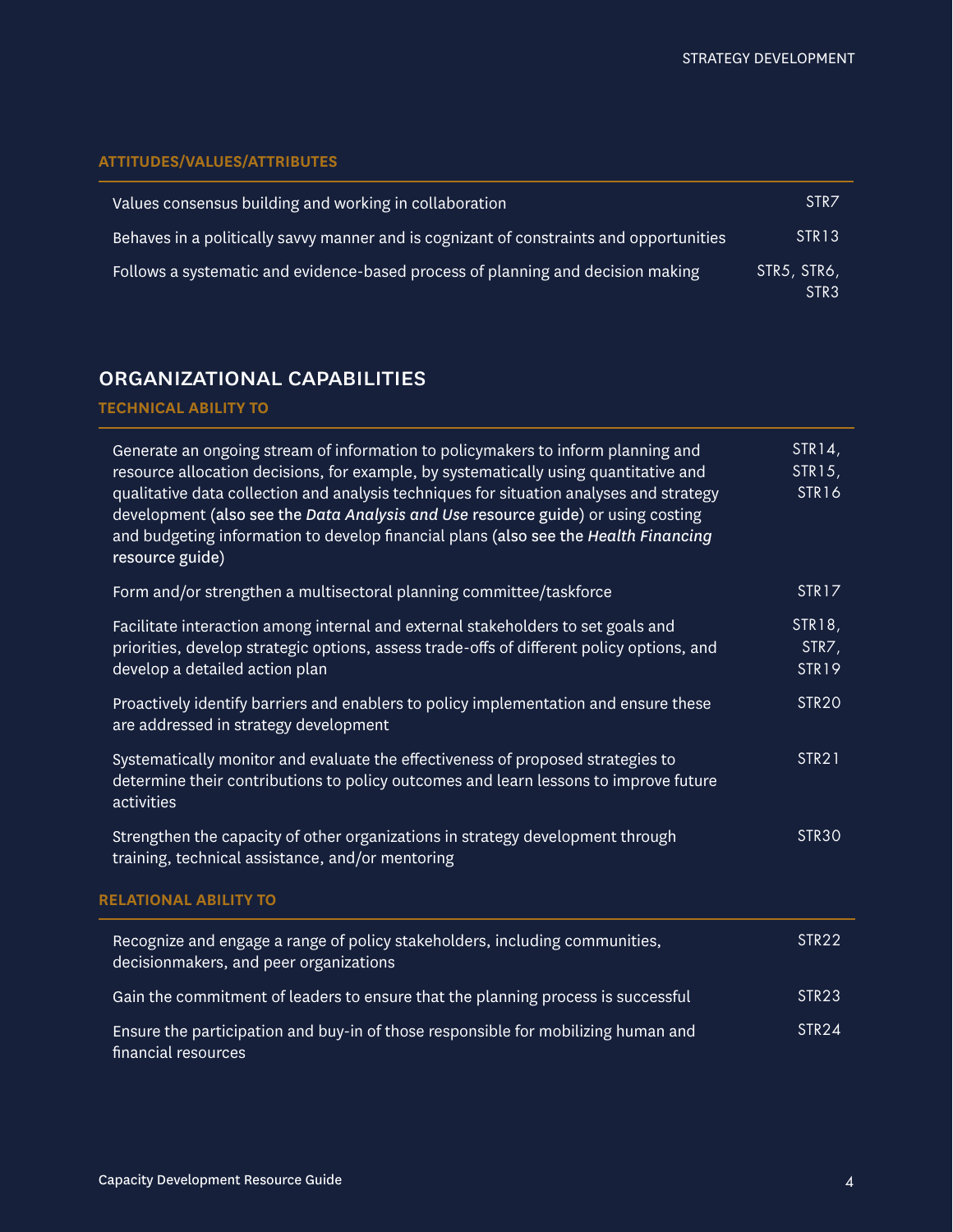#### **ORGANIZATIONAL OPERATIONS AND MANAGEMENT TO SUPPORT**

| Dedicated resources (time, staff, money) to implement strategic planning processes                                                             | STR <sub>25</sub> |
|------------------------------------------------------------------------------------------------------------------------------------------------|-------------------|
| Internal standard operating procedures, guidelines, systems, and norms to ensure<br>high-quality strategy development                          | STR <sub>26</sub> |
| A carefully selected planning team that has expertise, commitment, and time to<br>conduct the planning process                                 | STR <sub>27</sub> |
| Systems to collect, analyze, and synthesize data to inform the development of action<br>plans and allocation of resources                      | STR <sub>28</sub> |
| An established M&E system that reviews program outcomes, budgets, resource<br>controls, and reporting systems against predetermined benchmarks | STR <sub>29</sub> |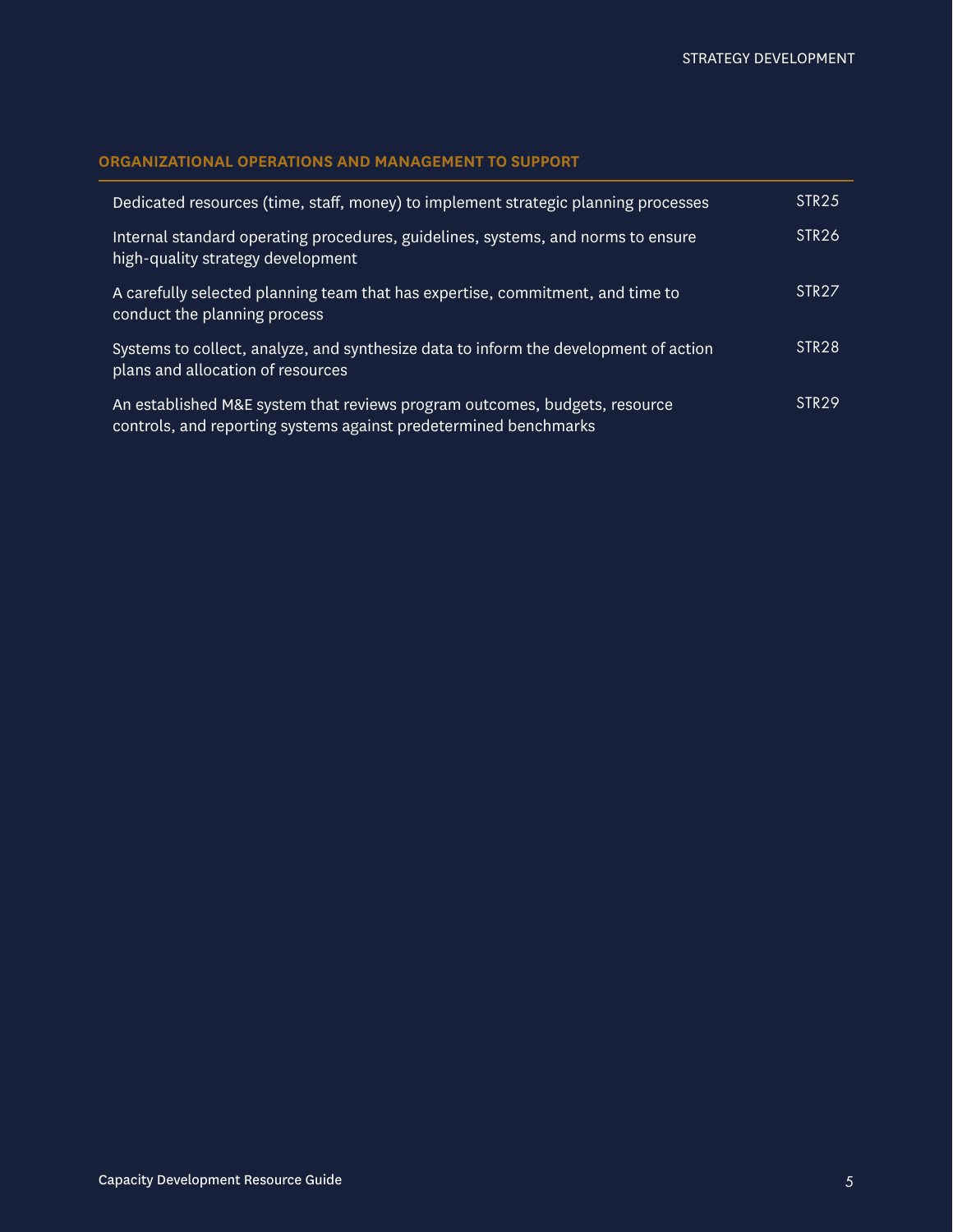## **ILLUSTRATIVE CAPACITY-STRENGTHENING ACTIVITIES**

- Conduct on-the-job training at national and subnational levels to develop strategy and detailed action plans
- Organize meetings and workshops with decisionmakers to establish the links among national goals, policies, strategies, budgeting, and subnational action plans
- Collaboratively design subnational action plan frameworks for replication and scale-up
- Foster "twinning" among districts to transfer skills and processes to facilitate scale-up and country ownership of action planning
- Facilitate dialogue and discussions among different sectors and different levels at different stages of the planning process

**RESOURCES** Bahamon, C., A. Buxbaum, and J. Dwyer. Fostering Change in Health Services. Arlington, VA: Management Sciences for Health. Available at: Global Health Learning Center, http://www. globalhealthlearning.org/course/fostering-change-health-services.

> Bhuyan, A., A. Jorgensen, and S. Sharma. 2010. *Taking the Pulse of Policy: The Policy Implementation Assessment Tool*. Washington, DC: Futures Group, USAID | Health Policy Initiative, Task Order 1. Available at: http://pdf.usaid.gov/pdf\_docs/PNADX728.pdf.

Chatora, R., and P. Tumusiime. 2004. District Health Management Team Training Modules. Brazzaville: World Health Organization Regional Office for Africa. Available at: http://www. hrhresourcecenter.org/node/1047.

Department of Making Pregnancy Safer. 2011. *District Planning Tool for Maternal and Newborn Health Strategy Implementation: A Practical Tool for Strengthening Health Management System*. Geneva: World Health Organization. Available at: http://apps.who.int/iris/ bitstream/10665/44503/1/9789241500975\_eng.pdf.

Lavis, J. N., A. D. Oxman, S. Lewin, and A. Fretheim. 2009. "Support Tools for Evidence-Informed Health Policymaking (Stp)." *Health Res Policy Syst* 7 Suppl 1. I1. Available at: http://www.ncbi. nlm.nih.gov/pubmed/20018098.

Management Sciences for Health. 2010. Virtual Strategic Planning Program (VSPP). Arlington, VA: Management Sciences for Health. Available at: http://programs.msh.org/clm/fliers/VSPP.pdf

Management Sciences for Health. 2010. Health Systems in Action: An eHandbook for Leaders and Managers. Arlington, VA: Management Sciences for Health. Available at: http://www.msh.org/ resources/health-systems-in-action-an-ehandbook-for-leaders-and-managers or http://www.msh.org/ sites/msh.org/files/msh\_ehandbook\_complete.pdf.

POLICY Project. 2006. Training Module on Budgeting for the Reproductive Health and Population Sector. Washington DC: Futures Group, POLICY Project. Available at: http://www.policyproject. com/policycircle/content.cfm?a0=5d.

POLICY Project. 2006. Training Module on Strategic Planning for the Reproductive Health and Population Sector. Washington DC: Futures Group, POLICY Project. Available at: http://www. policyproject.com/policycircle/content.cfm?a0=5e.

South-East Asia Regional Office, World Health Organization. 2011. *Planning for the Health Sector Response to HIV/AIDS: A Set of Training Modules*. New Delhi: World Health Organization. Available at: http://209.61.208.233/LinkFiles/Publications\_PHSR-HIV-AIDS.pdf.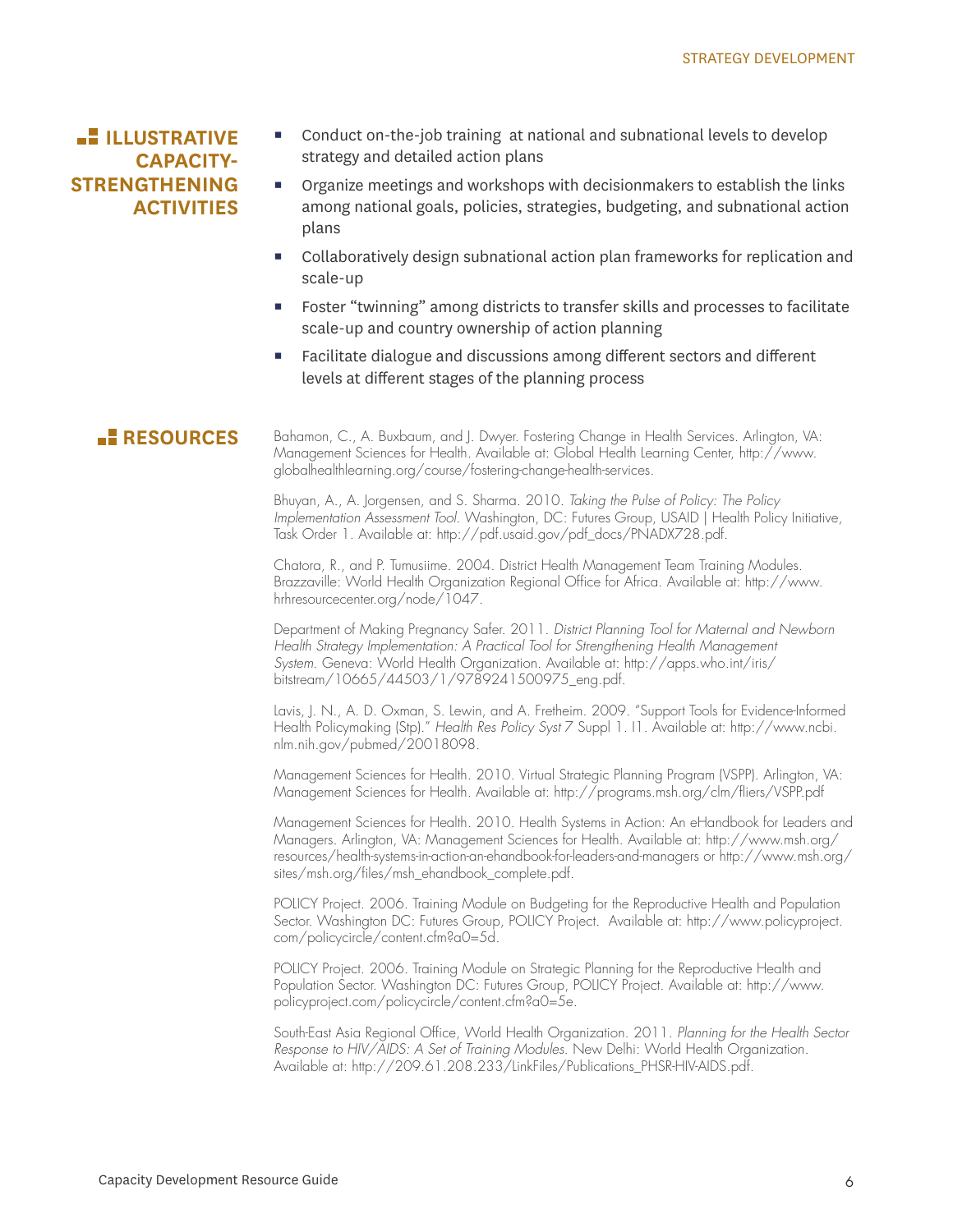Urban Institute. 2002. *Participant's Manual–District Health Action Planning*. Pakistan: Urban Institute. Available at: http://pdf. usaid.gov/pdf\_docs/PNADX081.pdf.

USAID | Health Policy Initiative, Task Order 1 and Health Policy Project. 2012. *Strategic District Health Action Planning Workshop: Facilitator's Manual*. Futures Group, Health Policy Project. Available at: http://www.healthpolicyproject.com/index.cf m?ID=publications&get=pubID&pubID=68.

Work Group for Community Health and Development. 2013. Developing Strategic and Action Plans (Outline with Links to Tool for Developing Strategic and Action Plans). Lawrence, KS: University of Kansas. Available at: http://ctb.ku.edu/en/dothework/ tools\_tk\_content\_page\_194.aspx.